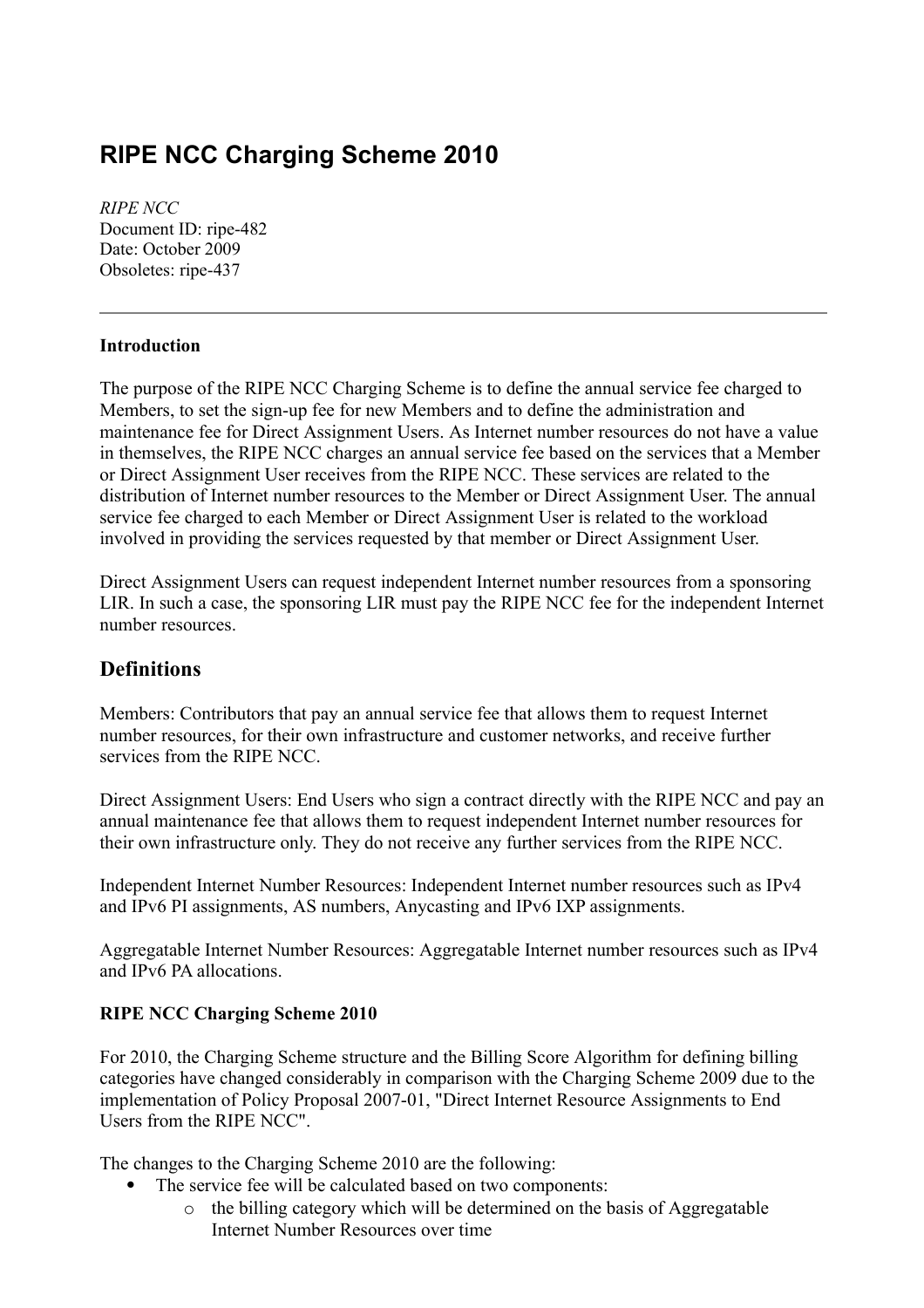- o a charge of EUR 50 for each independent Internet number resource
- Appendix 2 of the Charging Scheme 2010 outlines the fees for Direct Assignment Users, which are line with changes made to the Charging Scheme for members.

## **RIPE NCC Annual Service Fees 2010**

The service fees for 2010 are annual charges for the RIPE NCC membership. The service fee for 2010, unlike in previous years, will consist of an annual fee for the billing category plus a set fee of EUR 50 for each Independent Internet Number Resource assignment registered to the member on 30 September 2009. For the 2010 service fees, and for a comparison with the service fees since 2006, see the following table:

| Annual service<br>fee (in EUR) | 2006  | 2007  | 2008  | 2009  | 2010                                                   |
|--------------------------------|-------|-------|-------|-------|--------------------------------------------------------|
| Extra Small                    | 1,500 | 1,300 | 1,300 | 1,300 | $1,300 + 50$ per<br>independent resource<br>assignment |
| Small                          | 2,000 | 1,800 | 1,800 | 1,800 | $1,800 + 50$ per<br>independent resource<br>assignment |
| Medium                         | 2,750 | 2,550 | 2,550 | 2,550 | $2,550 + 50$ per<br>independent resource<br>assignment |
| Large                          | 4,250 | 4,100 | 4,100 | 4,100 | $4,100 + 50$ per<br>independent resource<br>assignment |
| Extra Large                    | 5,750 | 5,500 | 5,500 | 5,500 | $5,500 + 50$ per<br>independent resource<br>assignment |
| Sign-up fee                    | 2,000 | 2,000 | 2,000 | 2,000 | 2,000                                                  |

Each member receives a score according to the Billing Score Algorithm (see Appendix 1). All members are ranked in ascending order. Members with the same score get identical rankings. The billing categories are defined using the following cumulative boundaries:

- Up to 20% of the Members will make up the Extra Small billing category
- Up to 75% of the Members will make up the Extra Small and Small billing categories
- Up to 95% of the Members will make up the Medium billing category and all smaller billing categories
- Up to 99% of the Members will make up the Large billing category and all smaller billing categories
- The remaining Members will make up the Extra Large billing category

|                         |               |               |               |                  | Target            |
|-------------------------|---------------|---------------|---------------|------------------|-------------------|
| <b>Billing Category</b> | 2006          | 2007          | 2008          | <b>July 2009</b> | 2010              |
| Extra Small             | 33 %          | 37 %          | 34 %          | 24 %             | 20 %              |
| Small                   | 47 %          | 43 %          | 45 %          | 53 %             | 55 %              |
| Medium                  | $16\%$        | $16\%$        | $17\%$        | 18 %             | $20\,\frac{9}{6}$ |
| Large                   | $3\%$         | $3\%$         | $3\%$         | $4\%$            | $4\%$             |
| Extra large             | $\frac{0}{0}$ | $\frac{0}{0}$ | $\frac{1}{6}$ | $1\%$            | $1\%$             |

## **Percentage of Total Members per Billing Category**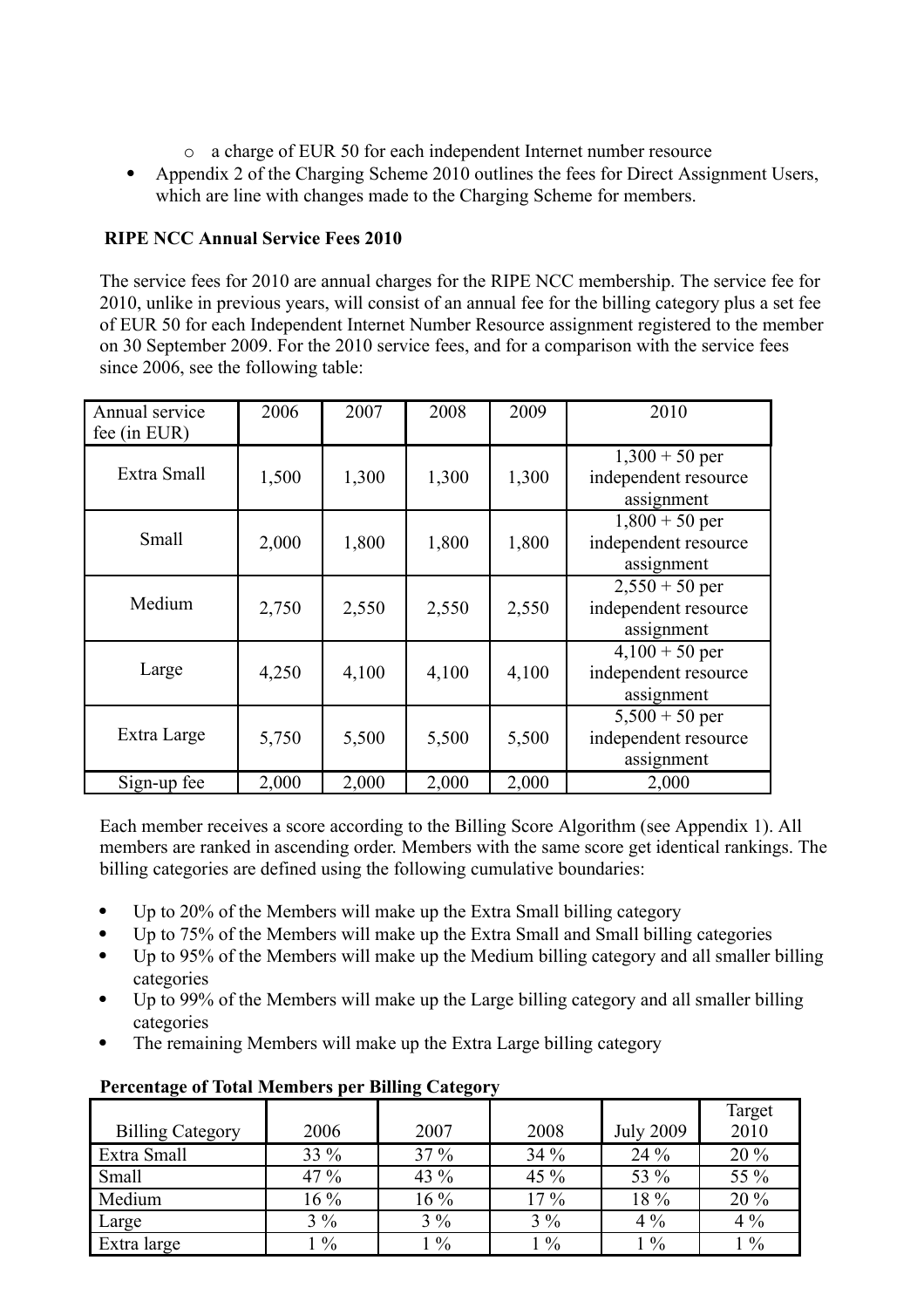*Note: The percentages for 2010 may deviate slightly. If a set of members with the same score falls across the boundary between two billing categories they will be part of the higher billing category.*

The Billing Score Algorithm will be run after the members at the General Meeting have approved the Charging Scheme 2010. The billing scores for Members will be determined based on data from 30 September 2009. This will also apply for Independent Internet Number Resources for 2010. Note that in future Charging Schemes, temporary independent assignments will be taken into account. Every Member will be notified of their billing score, their billing category and their service fee by email.

The billing category for each Member can be seen by selecting the relevant Member from the full list of Members by country available at: <http://www.ripe.net/membership/indices/>

**Change Matrix - Expected Changes of Members Between the Billing Categories for 2010** The Change Matrix indicates the percentage of Members currently in a certain billing category

that are expected to move to a different billing category for 2010. Due to the fact that all new registries start as Extra Small, the migration from Extra Small to other categories is higher than the migration from other categories.

**For example**: The matrix shows that for 2010:

- 38% of the Members currently in the Extra Small billing category will move to the Small category
- 3% of the Members currently in the Extra Small billing category will move to the Medium category
- None of the Members currently in the Extra Small billing category will move to the Large category
- None of the Members currently in the Extra Small billing category will move to the Extra Large category

| <b>BILLING</b>  | Change to   | Change to    | Change to | Change to | Change to   | <b>2010 TOTAL</b> |
|-----------------|-------------|--------------|-----------|-----------|-------------|-------------------|
| <b>CATEGORY</b> | Extra Small | <b>Small</b> | Medium    | Large     | Extra Large | <b>CHANGE</b>     |
| Extra Small     |             | 38%          | 3%        |           |             | 41 %              |
| Small           | $15\%$      |              | 9%        | $<1\%$    |             | 24%               |
| Medium          | $2\%$       | 16%          |           | 7%        |             | 25 %              |
| Large           | $1\%$       | 3%           | 17%       |           | 6%          | 27 %              |
| Extra Large     | $2\%$       |              | $2\%$     | 12%       |             | 16 %              |

*Note: In the table above, "-" indicates that no registries are expected to move to a particular category.*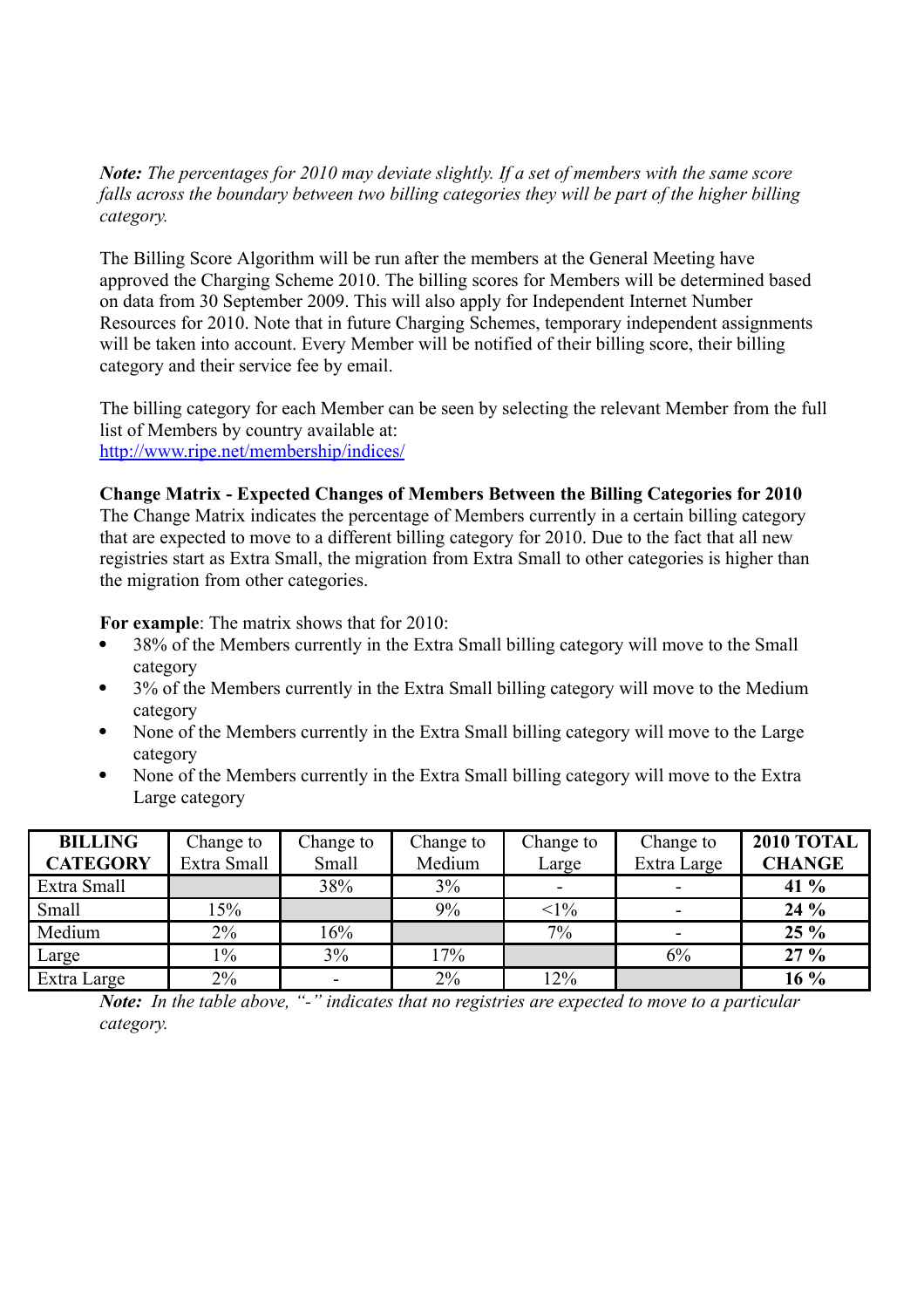#### **Appendix 1: Billing Score Algorithm**

A Member's billing category is set based on the Member's billing algorithm score. This score is based on Aggregatable Internet Number Resources made over time at the Member's request. The scoring system takes into account all:

- IPv4 allocations
- IPv6 allocations

For the purpose of this scoring algorithm, an allocation of IPv4 /21 is equivalent  $(2)$  to one IPv6 /32 allocation. The following table shows how scoring units are determined based on resource usage. To establish scoring units based on larger or smaller resource usage, the same ratio applies.

| IPv4<br>Allocation | IPv6<br>Allocation | Scoring<br>Unit |  |
|--------------------|--------------------|-----------------|--|
| /22                | $/33 \triangleq$   | 0.5             |  |
| /21                | $/32 \triangleq$   |                 |  |
| /20                | $/31 \triangleq$   |                 |  |
| / 19               | $/30 \triangleq$   |                 |  |

Using this matching system, the following algorithm is run to determine the total score per member:

$$
S\ (reg) = \overset{\mathrm{N}}{\sum}_{i=1}^{N} \, a_i \, ^\ast \, t_i
$$

 $a_i$  = Scoring unit  $t_i$  = Time function of allocation i ( year of allocation – 1992 )  $N =$  Number of allocations

In simplified terms:

- Score = Scoring unit that an allocation is worth

- Time Score = Time function of an allocation (year of allocation – 1992)

- Score X Time score = Allocation score

The total score per Member is the sum of all allocation scores for that Member with a time factor applied to give more weight to recent allocations. Thus, the relative weight of a given allocation decreases over time.